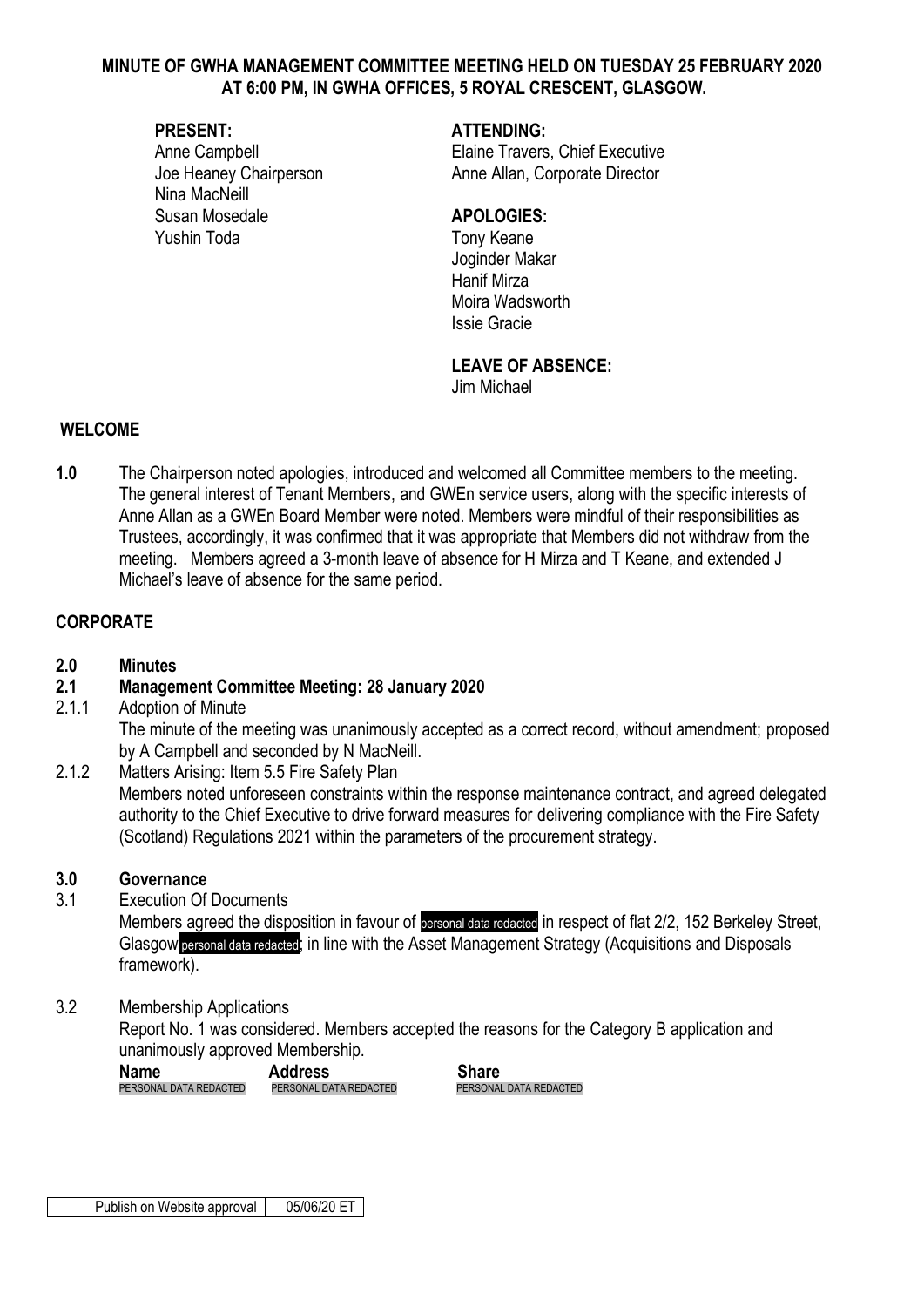3.3 Registers: Notifiable Events / Data Breaches / Schedule 7 Report No. 2 was considered and SHR<sup>1</sup> closure of NE 1003551 was noted. The recent low-risk data breach was acknowledged for full reporting via the Audit Sub-Committee; and the granting of a tenancy to "one of our people"<sup>2</sup> was discussed, with Members noting full compliance with the Housing Allocations Policy, and advance authorisation by the Chairperson and Chief Executive in line with the Payments and Benefits Policy.

# 3.4 MC Membership Strategy

Report No. 3 was considered and arrangements for the first meeting of the Committee Training Forum on 03/03/20 noted. Members agreed promotion of MC Membership through sector and voluntary networks.

## 3.5 Corporate Plan & Risk Management Review

Report No. 4 was considered. Members noted progress against the 2019/20 Corporate Plan; explored strategic risk and mitigation, and approved the principles, outline initiatives and 80% PI for the Corporate Plan 2020/21. In line with discussions at the 2019 Strategy Review, the mission statement was revised to read *"Homes are our purpose; service and sustainability our priority*".

#### 3.6 Affiliations 2020/21

Report No. 5 was considered. Members endorsed the affiliations at 3.1, and approved the recommended affiliations at Appendix 1: including the addition of Scotland Excel; and the renewal of the Housemark subscription for one year to facilitate a service needs review during 2020.

## 3.7 Professional Services Performance Reviews

Report No. 6 was considered. Noting satisfactory performance reviews, Members approved renewal of the service contracts, including the new 3-year development SLA; and subject to satisfactory evaluation of the MI<sup>3</sup> service Q4.

## 3.9 Rules Review

Report No. 7 was considered. Members acknowledged the context and rationale for adoption of the Charitable Model Rules 2020; agreeing unanimously the proposed revisions for recommending to the membership as per the implementation timeline; and delegating authority to the Chief Executive to obtain legal advice as required. Members noted scope for incorporating additional provisions within the Rules, for consideration at the MC Meeting 31/03/20.

## **4.0 Finance**

## 4.1 Draft Budget 2020/21

Report No. 8 was considered in some detail, with Members noting in particular

- Management Expenses: change in accounting practice (SHAPS pension scheme deficit) impacting staff budget; with other variations in line with projected spend.
- $\triangleright$  Housing Account: projected income from rents and service charges consistent with annual review; provision in General Expenses for Management Fee to GWEn as per procurement alignment decisions; and reduced interest payable following redemption of BOS loan.

 Non-Housing Account: GWEn Management Expenses reflecting procurement alignment decisions. Members approved unanimously the draft Budget to March 2021, noting final budget presentation to the MC Meeting 31/03/20.

1

<sup>1</sup> Scottish Housing Regulator

<sup>2</sup> A Committee Member or Member of Staff

<sup>3</sup> MI Housing